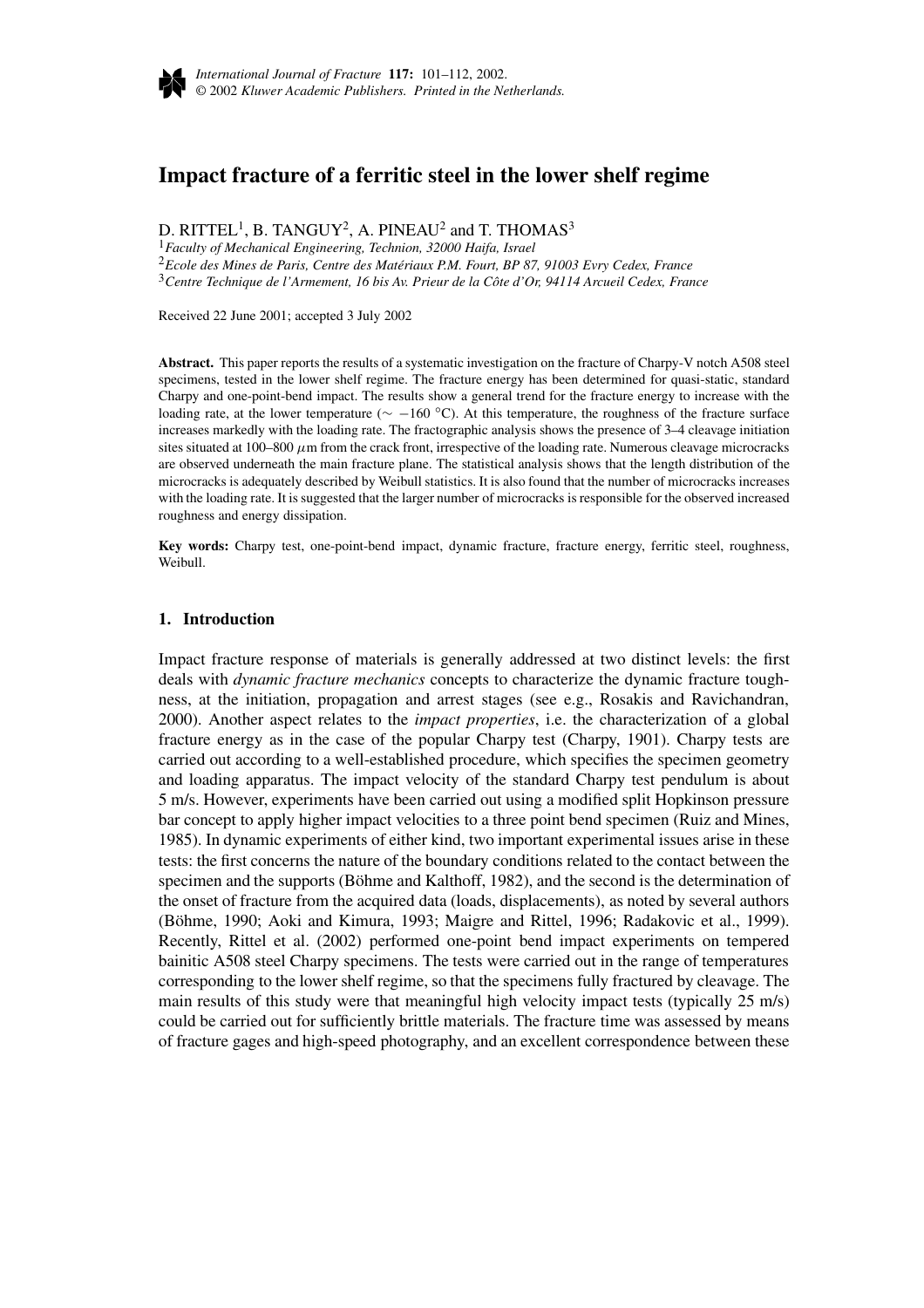*Table 1.* Nominal specimen composition in w/o (Fe bal.).

|  |  |  |  | C S P Si Mn Ni Cr Mo Cu Co V                                                         |  |
|--|--|--|--|--------------------------------------------------------------------------------------|--|
|  |  |  |  | $0.16$ $0.004$ $0.008$ $0.22$ $1.33$ $0.76$ $0.22$ $0.51$ $0.07$ $0.0017$ $\lt 0.01$ |  |



*Figure 1.* Typical tempered bainitic microstructure of the investigated steel. Etchant: Nital 3%.

two indications was noted. Fracture energy was assessed by integrating the product of the applied load by the displacement over a time period ranging from the onset of the impact until fracture time.

Our previous results addressed essentially *experimental aspects* of the problem. The present paper gives additional new results pertaining to the *nature of the failure processes* operating at various loading velocities. Three specific loading configurations were investigated, two dynamic (conventional Charpy and one-point bend impact) and the other quasi-static. All the experiments were carried out on conventional Charpy specimens. The following issues are addressed: firstly a comparison is made of the methods used to assess the fracture energies in the two dynamic tests. The fracture energies are then reported for each testing configuration. Next, the failure mechanisms, which characterize each test, are reported and compared both at the macroscopic and microscopic scale by means of a detailed microstructural and fractographic analysis. The results are then discussed, followed by a concluding section.

### **2. Experimental**

### 2.1. MATERIAL

The material selected for this study is a French steel (16MND5) of composition given in Table 1, which corresponds to A508 steel. This steel is used in the nuclear industry for pressure water vessel applications. The material was heat treated to a hardness HV  $(20g)=200$ , with room temperature yield strength of  $\sigma_y = 500$  MPa, tensile strength  $\sigma_{uts} = 620$  MPa, and tensile elongation el  $= 10.6\%$ .

A typical microstructure is shown in Figure 1, which clearly illustrates the tempered bainitic microstructure of the material.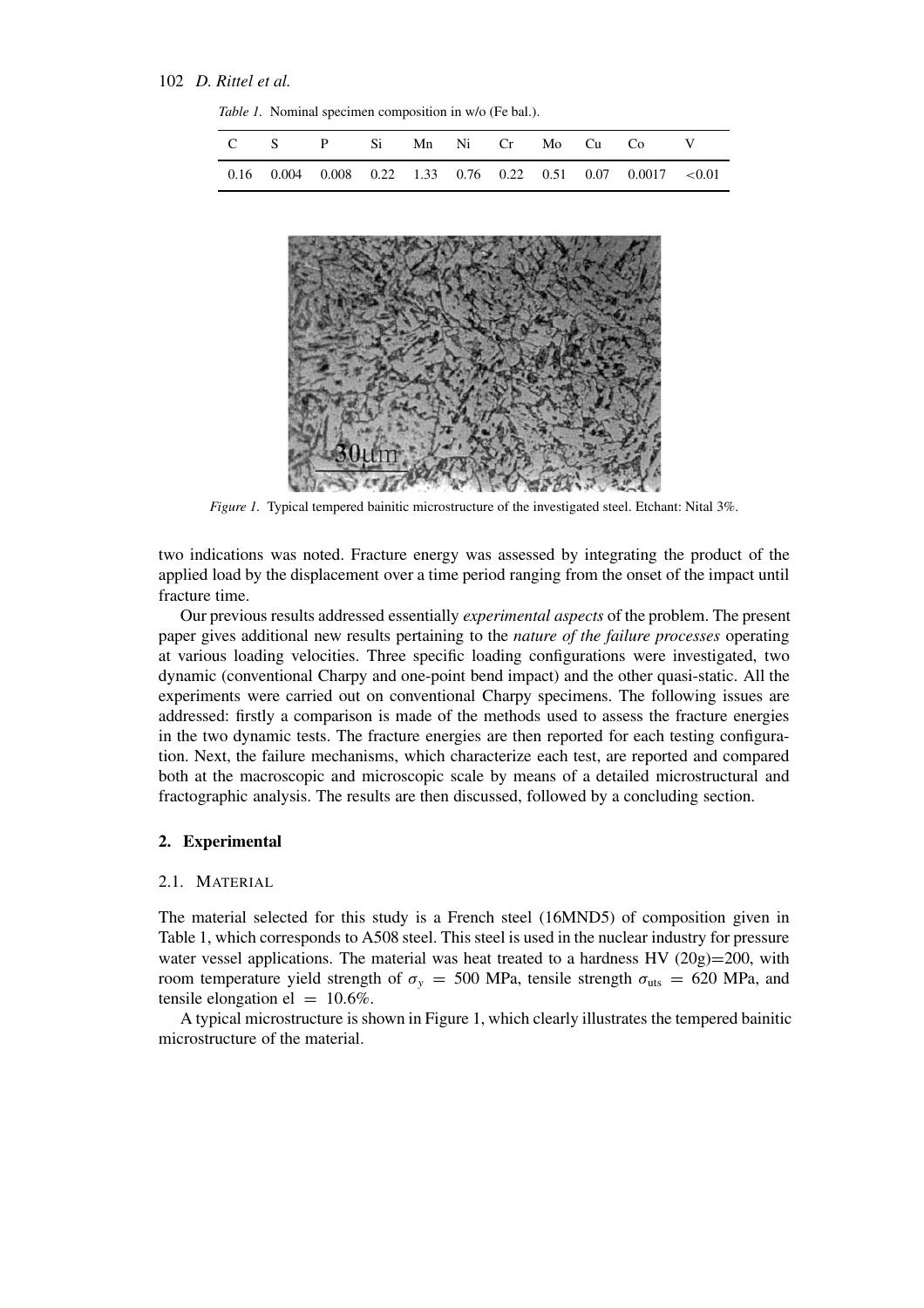

*Figure 2.* Schematic representation of the specimens' orientations in the pressure vessel.

## 2.2. SPECIMENS

Standard Charpy V (45degrees) notch specimens were machined and used throughout the tests. TL specimens were extracted form the cylindrical pressure vessel with the notch aligned with the L direction, as shown in Figure 2. All the specimens were machined from a layer located at 20–80% of the thickness, to minimize skin effects on the material homogeneity. The position of each specimen is indicated in Table 2, where IP (∼ 50 mm distant from the internal vessel wall thickness), EP (∼ 50 mm distant from the external wall thickness) and MT (mid thickness) designate the internal position, external position and mid–thickness, respectively.

## 2.3. TESTING AND DATA PROCESSING

## 2.3.1. *Quasi-static Charpy testing*

Three-point bend experiments were carried out at a prescribed crosshead velocity of 0.5 mm/s using a 250 kN Instron machine with a special set-up which was machined to have the same contact conditions (tup and anvils) as those of a conventional Charpy impact machine. The fracture energy was determined by integrating the area under the load-displacement curve, in which the compliance of the loading train had been taken into account.

## 2.3.2. *Conventional Charpy testing*

Conventional Charpy testing was carried out on an instrumented Amsler RHP300 machine with an energy capacity of 300 Joules. The average energy loss due to pendulum friction was determined prior to testing and found to be about 1 Joule. The reported impact energy values were conventionally determined from the gage reading minus the previously mentioned losses. The fracture energy was also determined in a separate procedure from the instrumented recordings of the load and displacement. For the sake of brevity, this procedure will not be detailed here. It will only be mentioned that a good agreement was obtained between gage reading corrected from pendulum friction and instrumented energy results. The specimen temperature was monitored and controlled by cementing a thermocouple to the specimen.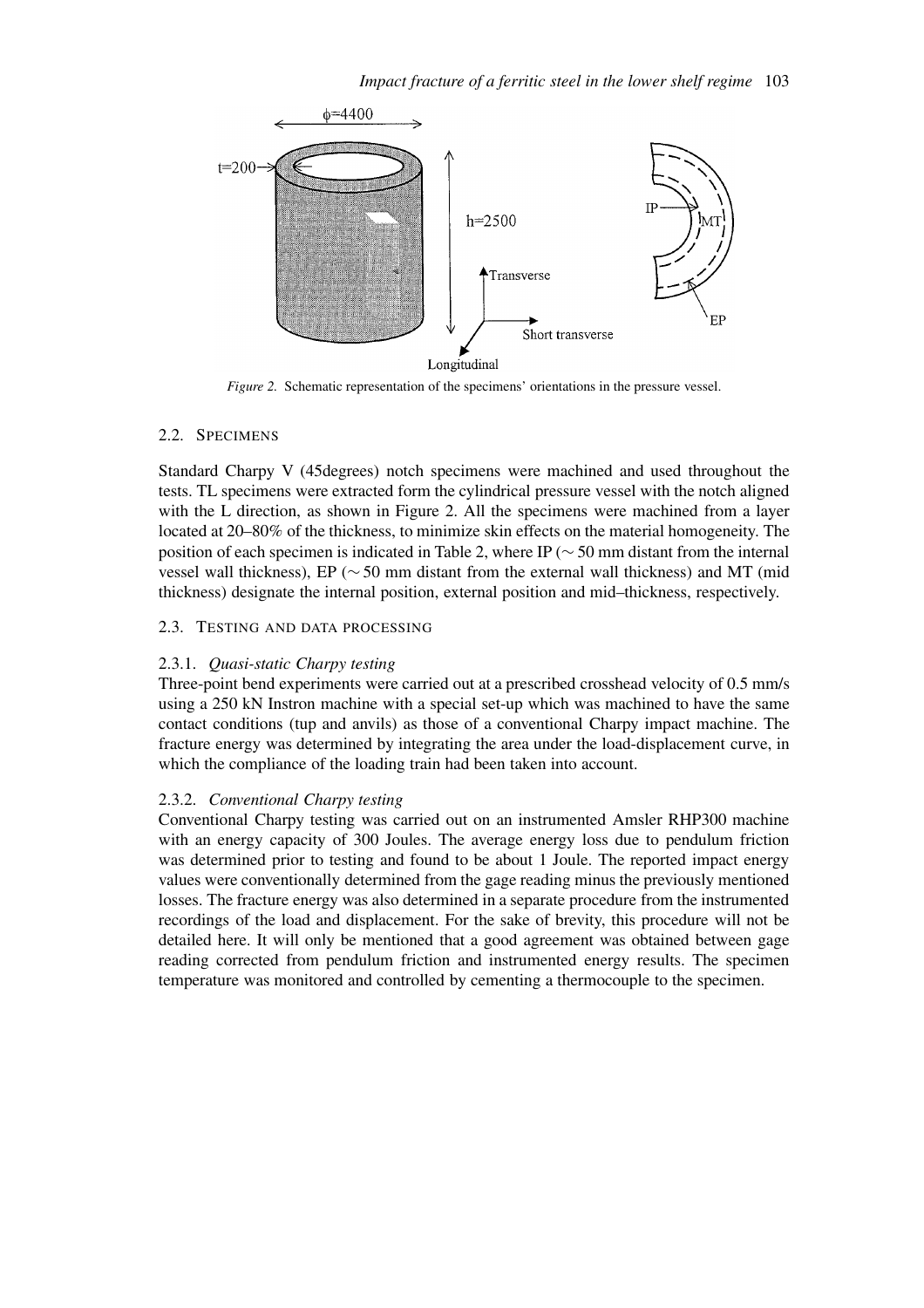## 2.3.3. *High velocity Charpy testing*

High velocity Charpy testing procedure has been described in detail in Rittel et al. (2001) and will only be briefly outlined here.

The specimen temperature was determined from a previously established calibration curve showing the specimen temperature as a function of time, following specimen extraction from a liquid nitrogen bath. To establish this curve, two thermocouples had been cemented, one on the surface and the other at mid-thickness of the specimen, as in Rittel (1998). Temperature records showed almost no difference between surface and core temperatures.

In the impact test, the specimen is brought in contact with an instrumented bar and allowed to reach the desired temperature. Stress wave loading of the specimen is controlled by firing a striker on the other end of the bar. The specimen is not supported and fractures by its own inertia. The incident  $(\varepsilon_{in})$  and reflected  $(\varepsilon_{ref})$  gage signals are measured on the bar. Fracture time  $(t_f)$  is determined by means of single wire fracture gages. The fracture energy  $(E_f)$  is given by the following expression:

$$
E_f = Ac_0 E \int_0^{t_f} [\varepsilon(\alpha)_{\text{in}}^2 - \varepsilon(\alpha)_{\text{ref}}^2] d\alpha,
$$
 (1)

Where *A* and *E* are the bar cross-section  $(8 \times 10 \text{ mm}^2)$  and Young's modulus ( $E = 210 \text{ GPa}$ ) respectively, and  $c_0$  is the longitudinal wave velocity (4700 m/s).

## 2.3.4. *Recrystallization technique*

It is well known that metallic materials tend to recrystallize when subjected to a heat treatment. The extent of the recrystallization is related to the prior plastic deformation. The recrystallization technique to estimate the notch plastic strains has already been used in A508 steel (Lautridou and Pineau, 1981; Tanguy et al., 2000). In the present study, selected fractured specimens were subjected to a recrystallization heat treatment in vacuum at 695 °C for 4 h. The fracture surface was then nickel plated and sectioned at mid-thickness, perpendicular to the fracture plane. The specimen was prepared by standard metallographic technique for microstructural characterization. The average notch strain was estimated from the recrystallized grain size, on the basis or a previous calibration relating the average grain size to the plastic strain in the material of this study (Tanguy et al., 2000). Previous results showed that this technique is effective, in the sense that recrystallization is clearly discernable, when the local effective plastic strain exceeds ∼ 0.20.

## **3. Results**

#### 3.1. FRACTURE ENERGY

The fracture energy and experimental conditions of each specimen tested in the lower shelf regime are given in Table 2. When comparing high velocity and conventional Charpy tests, it is noted that the fracture energy corresponding to high velocity testing is on the average 2 to 3 times greater than that measured in conventional tests carried out at a similar temperature. At a temperature of about −160 ◦C, the dynamic energies are also greater than the quasi-static. However, when the temperature is increased to about  $-120$  °C, the quasi-static energy exceeds the Charpy energy. The observed variations do not appear to be related to the position of the specimens as shown by the comparison between I14 and H28 specimens both taken in the IP position.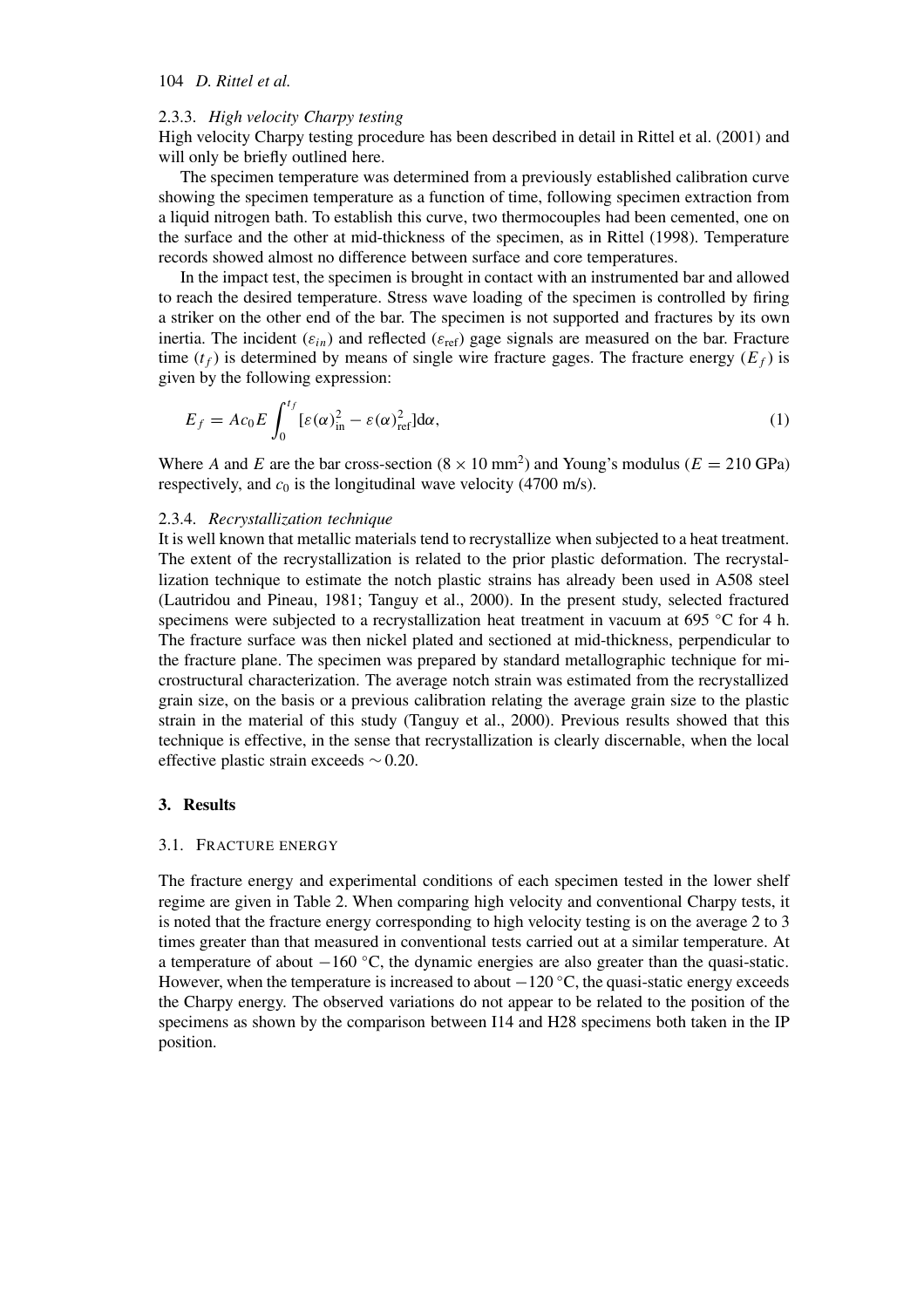| Specimen        | Test         | Temperature<br>$(^{\circ}C)$ | Position | Velocity<br>(m/s) | Fracture energy<br>$\textcircled{\scriptsize{I}}$ |
|-----------------|--------------|------------------------------|----------|-------------------|---------------------------------------------------|
| I14             | Quasi-static | $-160$                       | IP       | $5e-6$            | 2.79                                              |
| 112             | Quasi-static | $-120$                       | IP       | $5e-6$            | 20.70                                             |
| I37             | Charpy       | $-166$                       | MT       | 5                 | 3.44                                              |
| I34             | Charpy       | $-120$                       | MT       | 5                 | 5.77                                              |
| H <sub>28</sub> | 1PB          | $-157$                       | IP       | 20                | 8.90                                              |
| H <sub>29</sub> | 1PB          | $-148$                       | IP       | 25                | 9.00                                              |
| E14             | 1PB          | $-148$                       | EP       | 22                | 10.33-11.03                                       |
| H <sub>30</sub> | 1PB          | $-136$                       | IP       | 25                | 8.50                                              |
| H31             | 1PB          | $-136$                       | IP       | 25                | 11.24                                             |
| E13             | 1PB          | $-136$                       | EP       | 22                | 7.80-8.05                                         |
| E <sub>15</sub> | 1PB          | $-134$                       | EP       | 22                | 7.60-9.30                                         |
| H <sub>33</sub> | 1PB          | $-124$                       | IP       | 25                | 11.10                                             |

*Table 2.* Experimental results and test temperatures. Paired values correspond to the use of 2 fracture gages, one on each side of the specimen. The applied velocity for dynamic tests is the nominal value at the onset of impact.



*Figure 3.* Typical dynamic load-displacement curves. Charpy and 1P- bend impact specimens. For the 1PB specimen, the curve has been truncated at the fracture time indicated by the fracture gage(s). For the Charpy specimen, the entire curve is displayed. Note the higher load and displacement levels experienced by the 1PB specimen.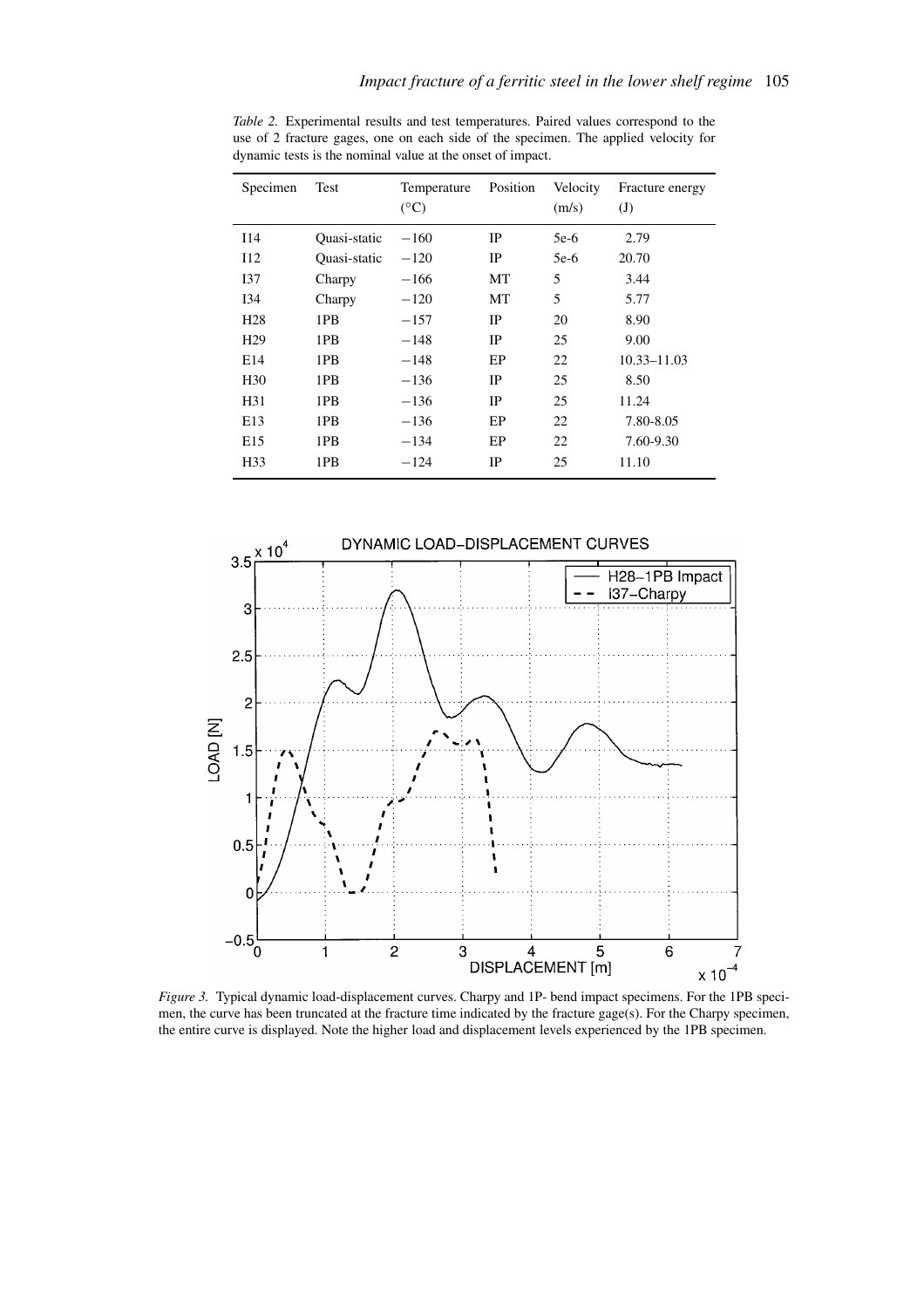

114-Slow -160°C 2.79J

137-Charpy -166°C 3.44J

H28-1Point -155°C 8.90J



134-Charpy -120°C 5.77J H33-1Point -125°C 11.00J 112-Slow -120°C 20.70J *Figure 4.* Macroscopic morphology of the fracture surfaces of Charpy specimens fractured at temperatures in the vicinity of −160 ◦C and −120 ◦C. The specimens have been tested quasi-statically, or by conventional Charpy or by 1PB impact. Note that at ∼ −160 ◦C, the fracture surface morphology is increasingly rougher with increasing loading rate. By contrast, at ∼ −120 ◦C, all fracture surfaces look equally rough.

Representative dynamic load-displacement curves are shown in Figure 3. For the high velocity tests, the curves have been truncated at the measured fracture load (displacement), which is the upper integration limit of the test  $(t_f$  in Equation (1)). For the conventional Charpy tests, the entire curve until presumed fracture is displayed. The overall load-displacement curves are similar as far as order of magnitudes are concerned. However, as expected, the high velocity tests are characterized by significantly higher loads and displacements until failure, when compared with the conventional tests. The particular shape of the Charpy curve indicates that the contact between the specimen and the tup is lost during a short period of time after about 0.15 ms.

### 3.2. METALLOGRAPHIC EVALUATION OF THE NOTCH STRAINS

The recrystallization experiments carried out on specimens fractured at  $\sim$  −160 °C (I37, I14, H28) failed to show evidence of recrystallized grains, irrespective of the loading rate. This indicates that, in all cases, at low temperature the local notch-tip plastic strain was inferior to 0.20. It should be mentioned that at higher temperature ( $\sim -120$  °C), previous studies on Charpy specimens showed that these notch strains were larger than 0.25 (Tanguy et al., 2000).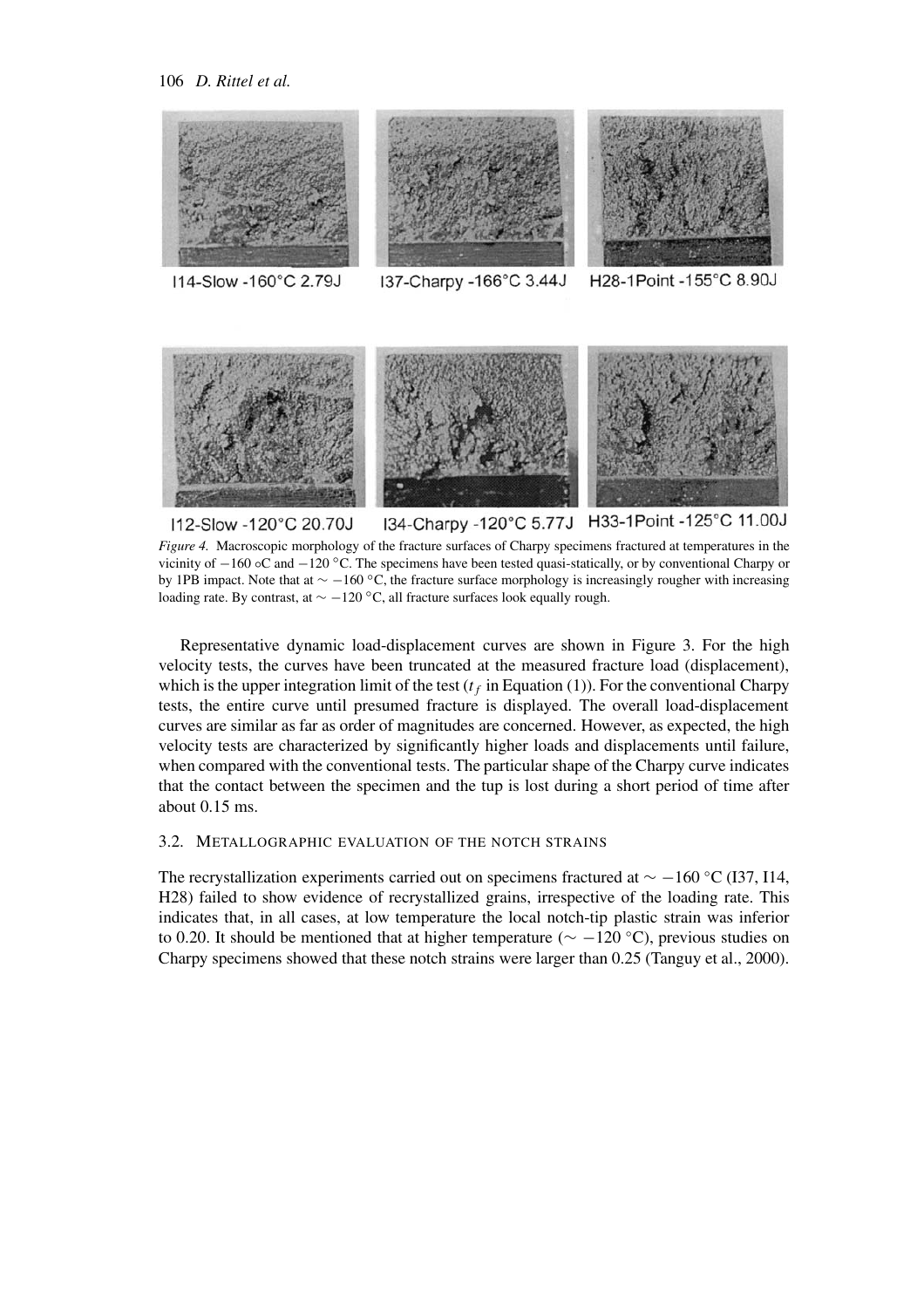

*Figure 5.* SEM fractograph of a typical cleavage origin in specimen H28 (probably a sulfide inclusion) at the center of the picture. No more than 3–4 such sources could be identified on the fracture surface of each specimen, irrespective of the loading velocity. A secondary cleavage microcrack is noticeable in the left corner.

#### 3.3. FRACTOGRAPHIC ANALYSIS

The morphology of the fracture surface of representative specimens is shown in Figure 4. Two test temperatures have been selected, in the vicinity of  $-160$  °C and  $-120$  °C. The specimens have been tested by conventional and high velocity impact tests. To allow for comparison, we have included specimens tested in three-point quasi-static bending at a prescribed crosshead speed of 0.5 mm/s. At the lowest test temperature, these macrographs reveal an increasing degree of roughness of the fracture surface with increasing test velocity. The specimen tested at high velocity is much rougher than that tested under quasi-static conditions. This trend becomes less obvious when the test temperature is increased to the vicinity of  $-120$  °C.

Scanning electron microscopy (SEM) reveals cleavage as the main fracture mechanisms. Very narrow (typically 50  $\mu$ m) discontinuous ligaments of ductile rupture precede the cleavage facets.

Additional information is gained from careful examination of the fracture surface at high magnification in the SEM, to identify the origin sites of cleavage fracture (carbides or inclusions), as shown in Figure 5. Careful examination of the specimens fractured at  $-160$  °C revealed in every case the same typical 3 to 4 distinct origin sites for cleavage. The position of the initiating sites was found to be included between 100 and 800 microns from the notch tip. No systematic variation in the nature of initiating sites (carbides, inclusions) and in their position could be evidenced.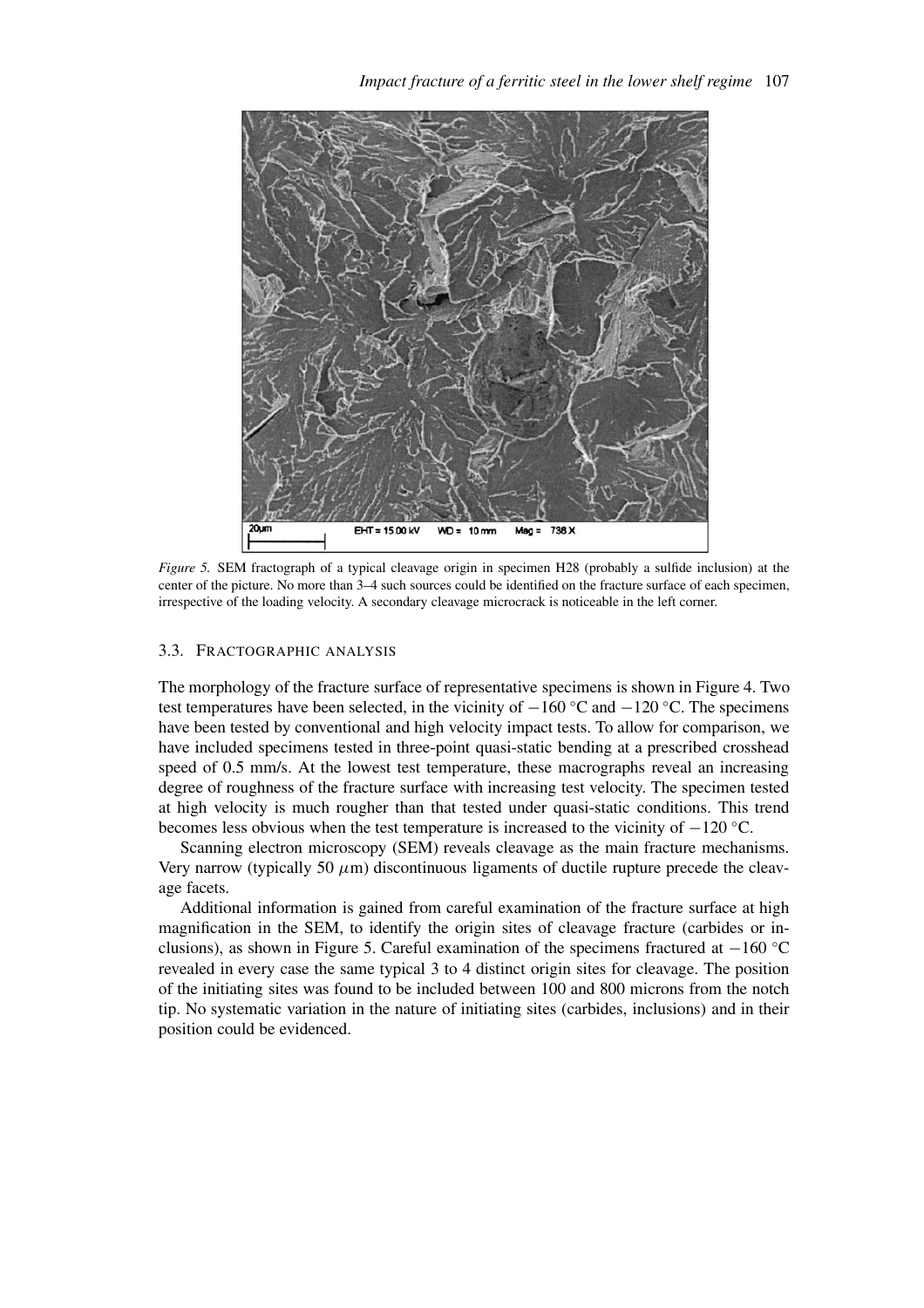| Specimen        | <b>Test</b>  | # Microcracks | Length<br>$(\mu m)$ | Std. dev.<br>$(\mu m)$ |
|-----------------|--------------|---------------|---------------------|------------------------|
| I14             | Quasi-static | 91            | 310.0               | 173.5                  |
| H <sub>37</sub> | Charpy       | 126           | 366.9               | 226.7                  |
| H <sub>28</sub> | 1PB          | 137           | 331.3               | 214.0                  |

*Table 3.* Results of the statistical quantitative analysis of the cleavage microcracks observed underneath the main crack plane.

## 3.4. SECONDARY CRACKING BELOW THE MAIN CRACK

Metallographic longitudinal sections were prepared perpendicular to the fracture plane, at specimen mid-thickness. Numerous cleavage cracks were observed underneath the main fracture path, as shown in Figure 6a. These secondary cracks were identified as connected with the main crack when they contained nickel plating. All the cracks, which were not connected with the main crack, were recorded for each specimen tested at  $-160$  °C. The number of cracks and their average length is given in Table 3. It is noted that a greater number of microcracks was noted for the two dynamic specimens (I37 and H28) when compared with the quasi-static (I14). On the other hand their average length is independent of the loading rates. The length distribution of secondary cracks is shown in Figure 6b, using a Weibull plot.

## **4. Discussion**

The low temperature toughness of A508 steel has been investigated at three loading rates, quasi-static, conventional Charpy and one-point bend impact. At the lowest temperature (about −160 °C), the impact toughness was noted to increase noticeably in the one-point bend test with respect to the other tests.

Two interesting issues arise from the present results and will therefore be discussed here. The first pertains to the *comparison between two dynamic testing techniques* and the significance of the measured results.

The second issue is that of the *physics of fracture*, when static or transient loads are applied. Specifically, what makes (if any) the difference between the two regimes?

## 4.1. A COMPARISON BETWEEN CHARPY AND ONE-POINT IMPACT TESTING

Both methods measure the energy invested in the specimen until fracture. For the Charpy test, the energy is either measured directly from the dial or obtained through the integration of a load-displacement curve. The underlying assumption is that fracture is completed when the load has dropped to zero. It is well established that, at low impact energy, the analysis of the Charpy load-displacement curve is difficult, because it is strongly affected by inertial effects (see, e.g., Server, 1985). The one-point bend impact test provides a total energy to fracture in a similar way, with two important distinctions. First, the specimen is not supported, so that the boundary conditions are much simpler than those of a Charpy test. The second key point is that the onset of fracture is actually determined from the fracture gage reading without ambiguity. In a previous paper, Rittel et al. (2002) showed the excellent correspondence between fracture gage indications and high-speed photography, in this range of temperatures.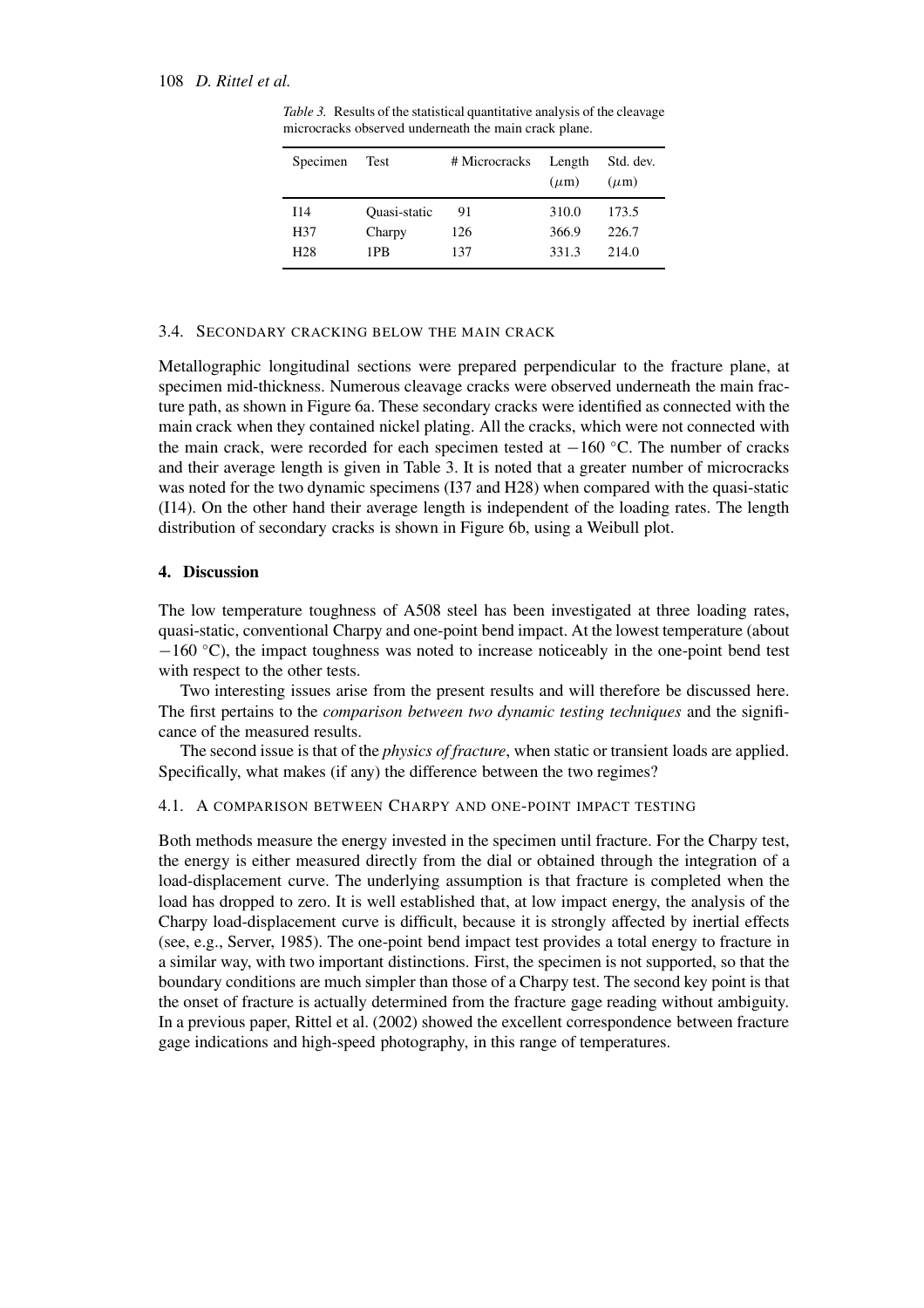

*Figure 6.* (a) Typical secondary cleavage microcracks lying underneath the main fracture plane. (b) Weibull plot of microcrack length distribution for specimen I37.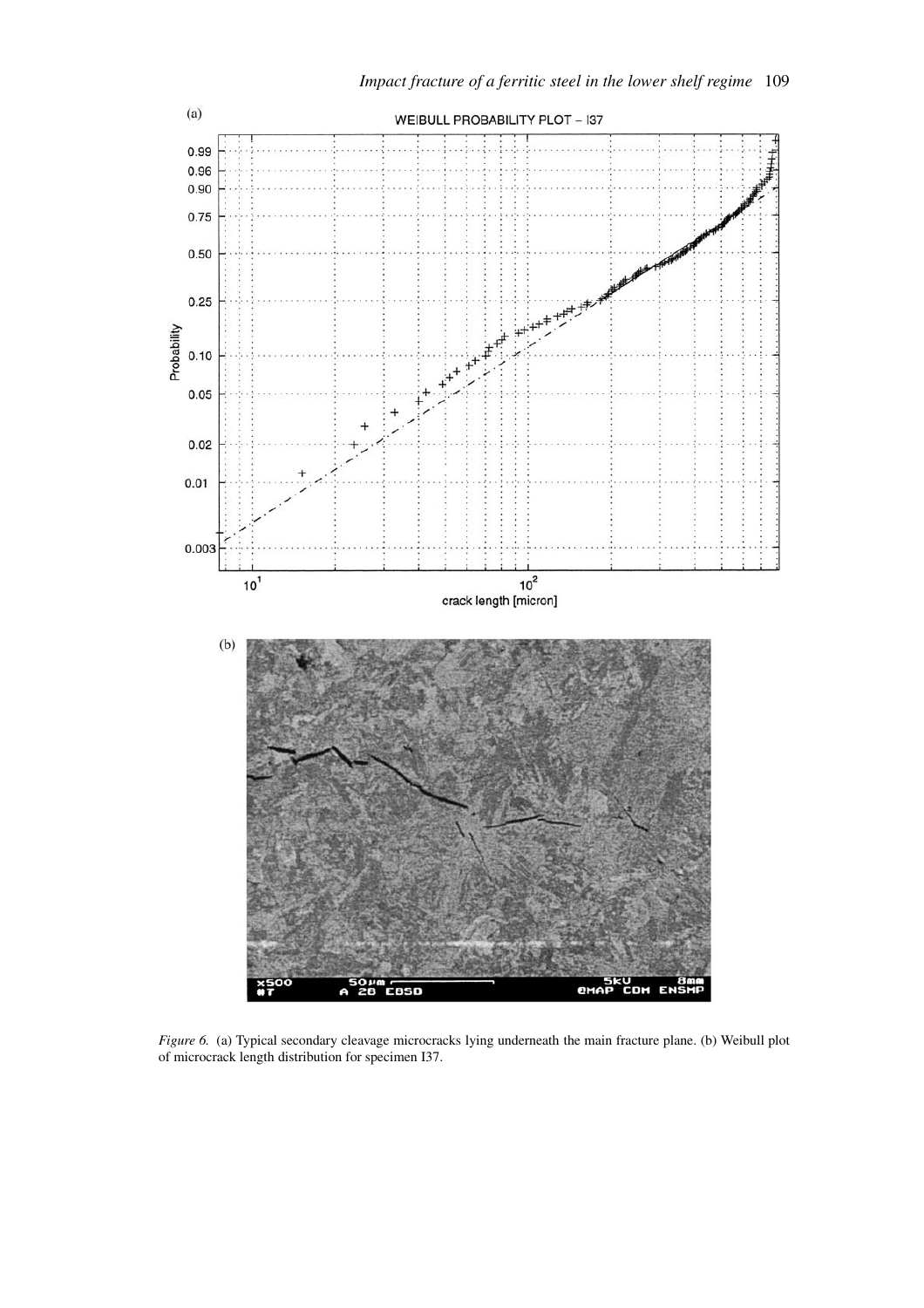*Table 4.* Summary of the Weibull parameters of the microcrack distribution (specimens of Table 3).

| Specimen Test   |                                   | <sub>b</sub> | 95% CI limits $l_0(\mu m)$ |     |
|-----------------|-----------------------------------|--------------|----------------------------|-----|
| I14             | Quasi-static $1.75$ $1.47 - 2.03$ |              |                            | 349 |
| I37             | Charpy                            |              | $1.55 \t1.30 - 1.80$       | 407 |
| H <sub>28</sub> | 1PB                               |              | $1.45$ $1.26 - 1.65$       | 368 |
|                 |                                   |              |                            |     |

Consequently, while both methods may be affected by inherent experimental errors, the Charpy test is likely to provide an upper bound type of estimate for the fracture energy, when compared with the one-point bend test. Yet, the latter indicates that the fracture energy is significantly greater than that of the Charpy test. This is consistent with the fact that, greater loads and displacements are experienced in one-point bend tests, as shown in Figure 3. Therefore, the greater fracture energy cannot be simply attributed to the fact that different experimental methods are used. Such an observation is consistent with other observations of increasing fracture toughness with the stress-intensity rate which was previously reported, e.g., for polymeric materials (Rittel and Maigre, 1996). In these experiments the initiation toughness increase was shown to correspond to an increased roughness of the fracture surface at initiation (see also Ravi-Chandar and Knauss, 1984). Consequently, additional characterization of the failure mechanisms was carried out, as detailed next. Here it should be added that the Charpy impact energy is usually lower than the energy measured from quasi-static test. This is the case when I12 and I34 specimens are compared. For the tests at lower temperatures (I14 and I37) no conclusion can be drawn because of the scatter inherent to this testing mode.

#### 4.2. ON THE NATURE OF SECONDARY CRACKING

The first point to be recalled is that the macroscopic roughness was noted to increase with the loading rate, at least for the specimens tested at about −160 ◦C. Since the fracture path, including secondary cracking, dictates the roughness, a statistical analysis was carried out on the total number of cracks laying in the wake of the main crack (one side of the specimen only).

Figure 6b shows a Weibull plot of the distribution of microcrack length. This plot is typical of all three specimens and it shows that Weibull distribution represents this distribution satisfactorily, according to:

$$
P_R = 1 - \exp\left(-\frac{l}{l_0}\right)^b \tag{2}
$$

In this non-dimensional presentation, *l* is the microcrack length and 10 is a reference length. The parameters of the distribution were determined, including the 95% intervals of confidence limits for each specimen, as summarized in Table 4.

From the statistical analysis, it thus appears, that the crack length distribution can be described using Weibull statistics. Yet, the relatively small sample size (number of specimens and cracks per specimen) does not allow for a further comparison of the various specimens from a statistical point of view.

Another important result is that the total number of microcracks in the specimens tested at low temperature ( $\sim -160$  ∘C) is smaller in the quasi-static specimen when compared with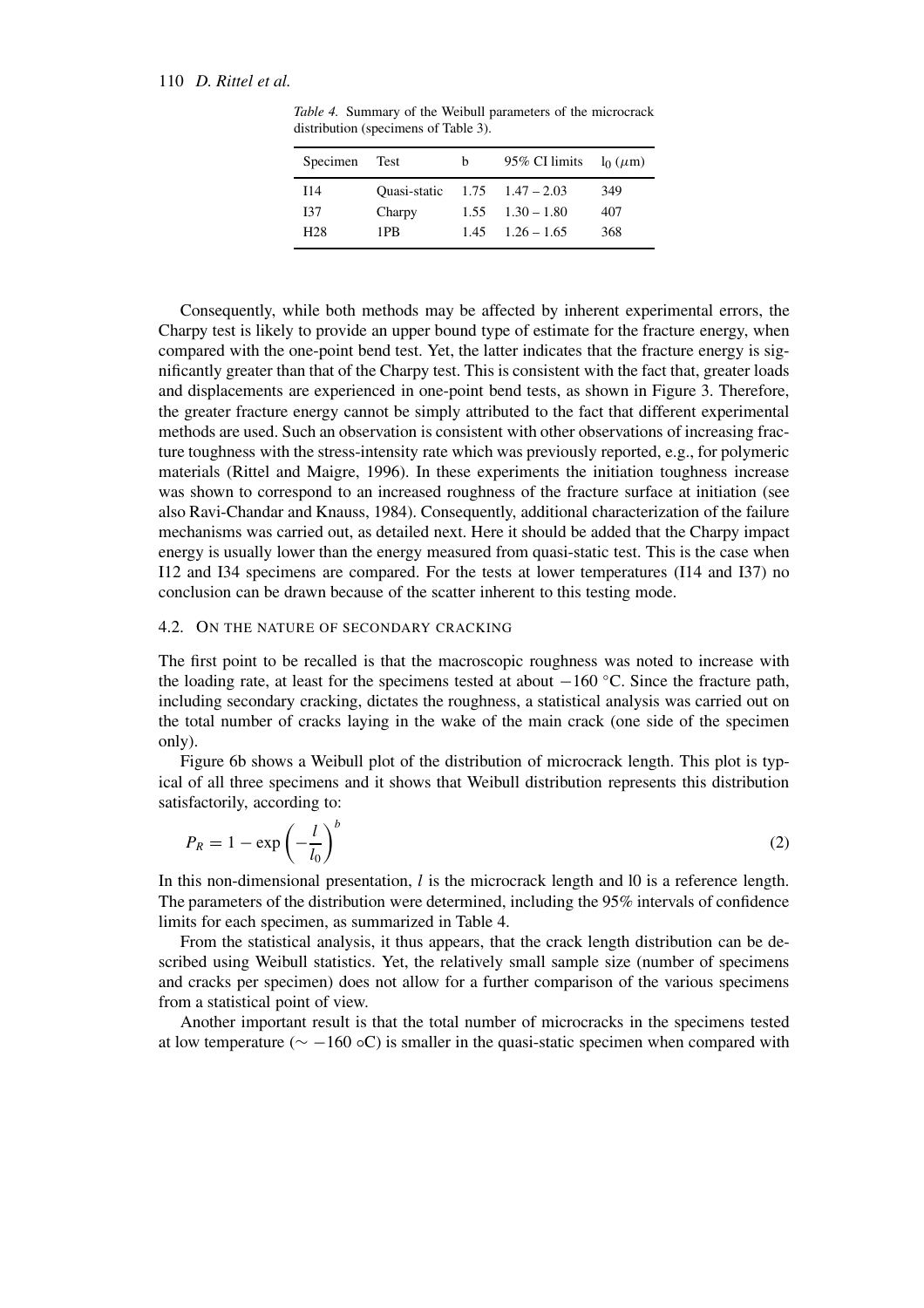the two other dynamic specimens. This point is consistent with the observed trend in roughness. This observation is to be added to the fact that the apparent number of cleavage origins and their nature did not vary among the various specimens. This indicates that the physical fracture mechanisms, which operate in the lower shelf regime, are the same, regardless of the loading rate. The excess of energy appears to be dissipated by the creation of additional microcracks beneath the main crack. Recent studies devoted to the dynamic fragmentation of brittle ceramics have shown that the number of secondary microcracks and the fracture stress were increasing functions of strain rate (Denoual and Hild, 2000). These observations are in contrast with previous observations of Rittel and Maigre (1996) who could clearly distinguish between the initiation and propagation roughness in polymeric specimens. However, it must be noted that such a clear distinction cannot be easily identified on metallic fracture surfaces as opposed to polymeric. Microcracks in polymeric materials have also been investigated in relation to crack-tip velocity and branching phenomena by Ravi-Chandar and Yang (1997) and by Sharon and Fineberg (1998). These authors investigated rapid crack propagation in brittle polymers, and noted that beyond a certain critical velocity, secondary microcracking developed from the main crack. By contrast, the present microcracks are distributed all along the main crack-path, indicating that the dissipation of excess energy is immediate from the onset of crack propagation. However, it should be kept in mind that the present experiments were carried out with blunt notches as opposed to sharp cracks in the above-mentioned references. It is thus suggested that, whereas the physical fracture mechanisms are identical irrespective of the loading rate, excess fracture energy is dissipated by creating more secondary cleavage microcracks at higher loading rates.

## **5. Conclusions**

Low temperature fracture toughness of 16MND5 (A508) steel was investigated at loading rates ranging from quasi-static to highly transient, through conventional Charpy testing. From the comparison of the various tests, the following conclusions can be made:

•The global energies at the lower shelf are generally observed to increase with the loading rate. This is consistent with increasing levels of loads and displacements to fracture.

•The origin of cleavage initiation can be identified as fracture of inclusions or carbides, in all the cases.

• The number and the nature of operating cleavage origins were not observed to be influenced by the loading rate.

•The macroscopic roughness of the fracture surface increases with the loading rate, at the lowest test temperature.

•Secondary cleavage microcracks are generated beneath the main crack, and they contribute to the observed roughness of the fracture surface.

•At lower temperature, a greater number of microcracks are generated during dynamic testing when compared with quasi-static. This contributes, most likely, to an increased dissipation of fracture energy.

•The statistical distribution of the microcrack length can be satisfactorily described by a Weibull distribution in all the investigated cases.

•Additional work is needed to further establish quantitative statistical estimates related to the influence of the loading rate and temperature in the microcrack distribution.